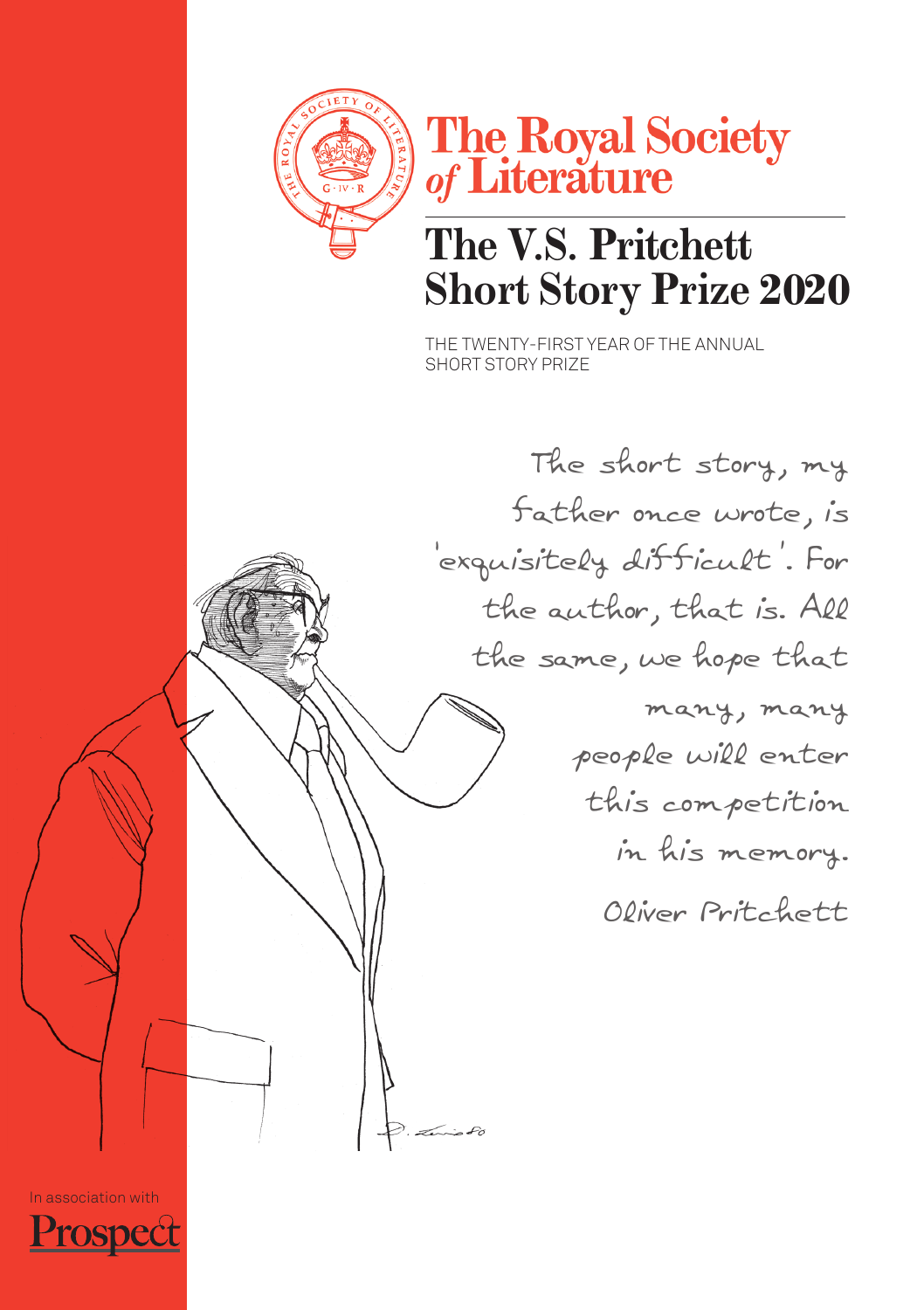### **Deadline**

The closing date for entries is **Friday 3 July at midnight**. Entries received after this time will not be considered.

### **Eligibility**

- Entrants must be resident in the UK, Republic of Ireland or Commonwealth and likely to be available for a prizegiving event in autumn 2020
- Stories entered for the competition **must not have been published previously**, or broadcast in any other medium, including online
- Multiple entries to this competition are permitted but must be submitted and paid for individually
- Entrants must be over 18 at the time of submission.

The V.S. Pritchett Short Story Prize is administered by the Royal Society of literature in association with *Prospect* magazine and is supported by alCs. for more details, see our website.

## **Entry Instructions Stories must:**

- be written in English
- be between **2,000 and 4,000 words**
- be submitted as **Microsoft Word or PDF** documents with the author name (surname, first name) and short story title in the file name e.g. Wilde, Oscar – The Happy Prince
- use **Arial, 12pt, black-coloured** font and use **double-line spacing**
- have **page numbers** at the bottom righthand side of each page
- have the title of the story and word count at the top of the first page.

### **Stories must not:**

- include the name of the entrant, contact details or any identifying mark anywhere in the document
- include photos or illustrations.

The Royal Society of Literature cannot undertake to make corrections or additions to submissions.

submission of an entry implies acceptance of these conditions and entry fees are nonrefundable.The shortlist will be contacted in Autumn. The judges' decision is final and no correspondence will be entered into. Due to the volume of submissions received, we are not able to provide individual feedback.

To submit your entry by post, please fill out the form on page 3. Please note that typescripts will not be returned, so entrants are advised to keep copies. No responsibility can be taken for any that are damaged or lost in the post. Each entry should be accompanied by a fee of £7.50, which must be paid in sterling, by cheques drawn on a UK bank or by postal order made payable to The Royal Society of literature.

postal entries will be acknowledged by email if one is provided, otherwise you should include a stamped, addressed envelope marked ACKNOWLEDGEMENT if you require this and entrants wishing to know the result of the competition should enclose a stamped, addressed envelope marked RESULT.

**Please note that any entries that fail to follow the guidelines will not be accepted and the fee will not be refunded. No correspondence will be entered into regarding ineligible submissions.**